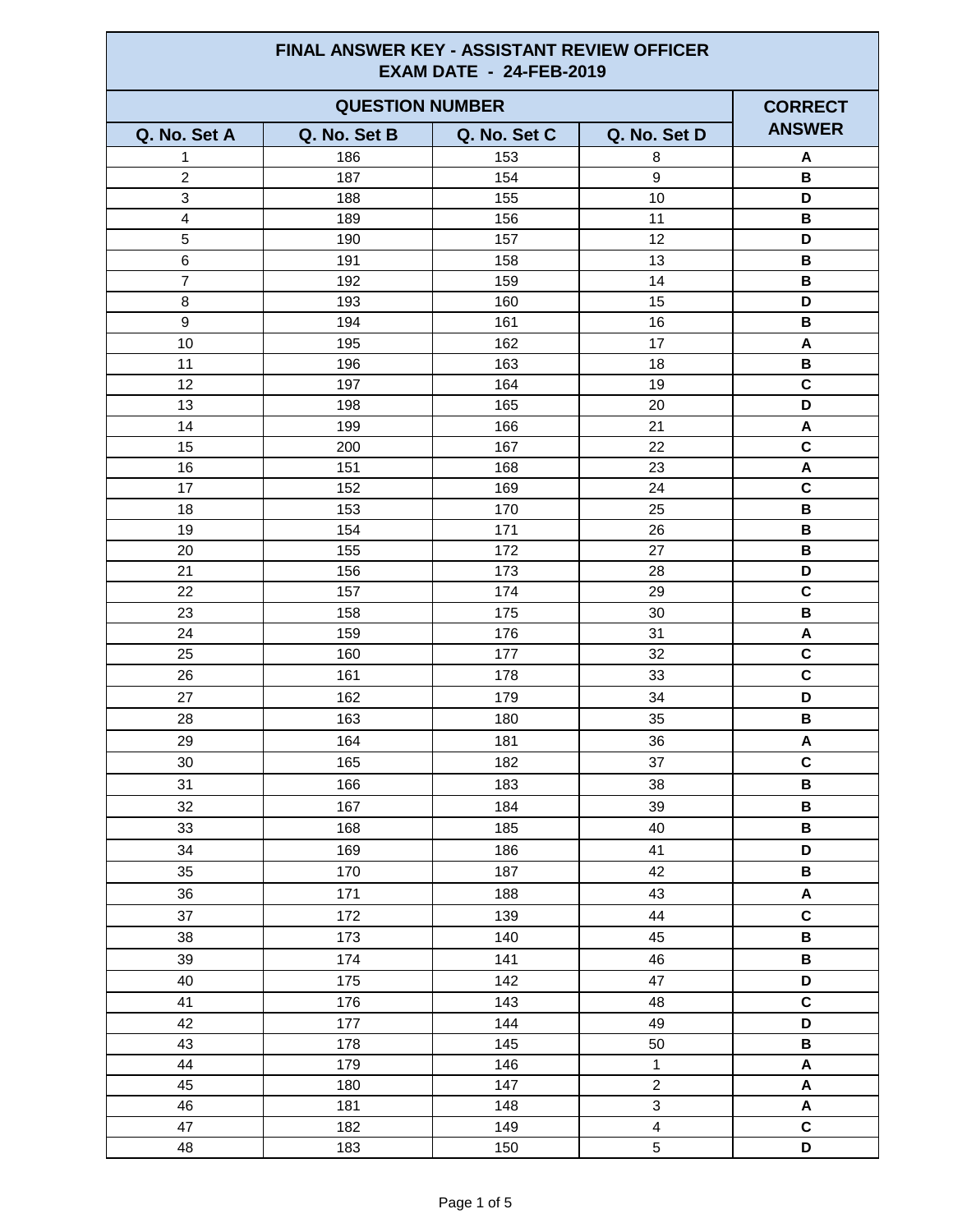| FINAL ANSWER KEY - ASSISTANT REVIEW OFFICER<br><b>EXAM DATE - 24-FEB-2019</b> |                         |              |                |                           |
|-------------------------------------------------------------------------------|-------------------------|--------------|----------------|---------------------------|
| <b>QUESTION NUMBER</b>                                                        |                         |              |                | <b>CORRECT</b>            |
| Q. No. Set A                                                                  | Q. No. Set B            | Q. No. Set C | Q. No. Set D   | <b>ANSWER</b>             |
| 49                                                                            | 184                     | 151          | 6              | <b>Question Discarded</b> |
| 50                                                                            | 185                     | 152          | $\overline{7}$ | $\mathbf c$               |
| 51                                                                            | $\overline{7}$          | 191          | 53             | A                         |
| 52                                                                            | 8                       | 192          | 54             | $\mathbf c$               |
| 53                                                                            | 9                       | 193          | 55             | A                         |
| 54                                                                            | 10                      | 194          | 56             | $\mathbf{C}$              |
| 55                                                                            | 11                      | 195          | 51             | D                         |
| 56                                                                            | 12                      | 196          | 52             | D                         |
| 57                                                                            | $\mathbf 1$             | 197          | 61             | A                         |
| 58                                                                            | $\overline{2}$          | 198          | 62             | $\mathbf c$               |
| 59                                                                            | 3                       | 199          | 57             | D                         |
| 60                                                                            | $\overline{\mathbf{4}}$ | 200          | 58             | A                         |
| 61                                                                            | 5                       | 189          | 59             | $\mathbf C$               |
| 62                                                                            | 6                       | 190          | 60             | D                         |
| 63                                                                            | 131                     | 61           | 99             | $\mathbf c$               |
| 64                                                                            | 132                     | 62           | 100            | $\mathbf c$               |
| 65                                                                            | 133                     | 63           | 101            | D                         |
| 66                                                                            | 134                     | 64           | 102            | A                         |
| 67                                                                            | 135                     | 65           | 103            | A                         |
| 68                                                                            | 136                     | 66           | 104            | В                         |
| 69                                                                            | 137                     | 67           | 105            | A                         |
| 70                                                                            | 138                     | 68           | 106            | A                         |
| 71                                                                            | 139                     | 69           | 107            | В                         |
| 72                                                                            | 140                     | 70           | 108            | D                         |
| 73                                                                            | 141                     | 71           | 109            | A                         |
| 74                                                                            | 142                     | 72           | 110            | A                         |
| 75                                                                            | 143                     | 73           | 111            | B                         |
| 76                                                                            | 144                     | 74           | 112            | D                         |
| 77                                                                            | 145                     | 75           | 113            | $\pmb{\mathsf{A}}$        |
| 78                                                                            | 146                     | 76           | 114            | $\, {\bf B} \,$           |
| 79                                                                            | 147                     | 77           | 115            | D                         |
| 80                                                                            | 148                     | 78           | 116            | $\mathbf C$               |
| 81                                                                            | 149                     | 79           | 117            | $\mathbf C$               |
| 82                                                                            | 150                     | 80           | 118            | $\mathbf c$               |
| 83                                                                            | 13                      | 81           | 119            | $\, {\bf B} \,$           |
| 84                                                                            | 14                      | 82           | 120            | D                         |
| 85                                                                            | 15                      | 83           | 121            | A                         |
| 86                                                                            | 16                      | 84           | 122            | $\mathbf C$               |
| 87                                                                            | 17                      | 85           | 123            | $\, {\bf B}$              |
| 88                                                                            | 18                      | 86           | 124            | D                         |
| 89                                                                            | 19                      | 87           | 125            | D                         |
| 90                                                                            | 20                      | 88           | 126            | В                         |
| 91                                                                            | 21                      | 89           | 127            | $\boldsymbol{\mathsf{A}}$ |
| 92                                                                            | 22                      | 90           | 128            | $\mathbf C$               |
| 93                                                                            | 23                      | 91           | 129            | A                         |
| 94                                                                            | 24                      | 92           | 130            | $\boldsymbol{\mathsf{A}}$ |
|                                                                               |                         |              |                |                           |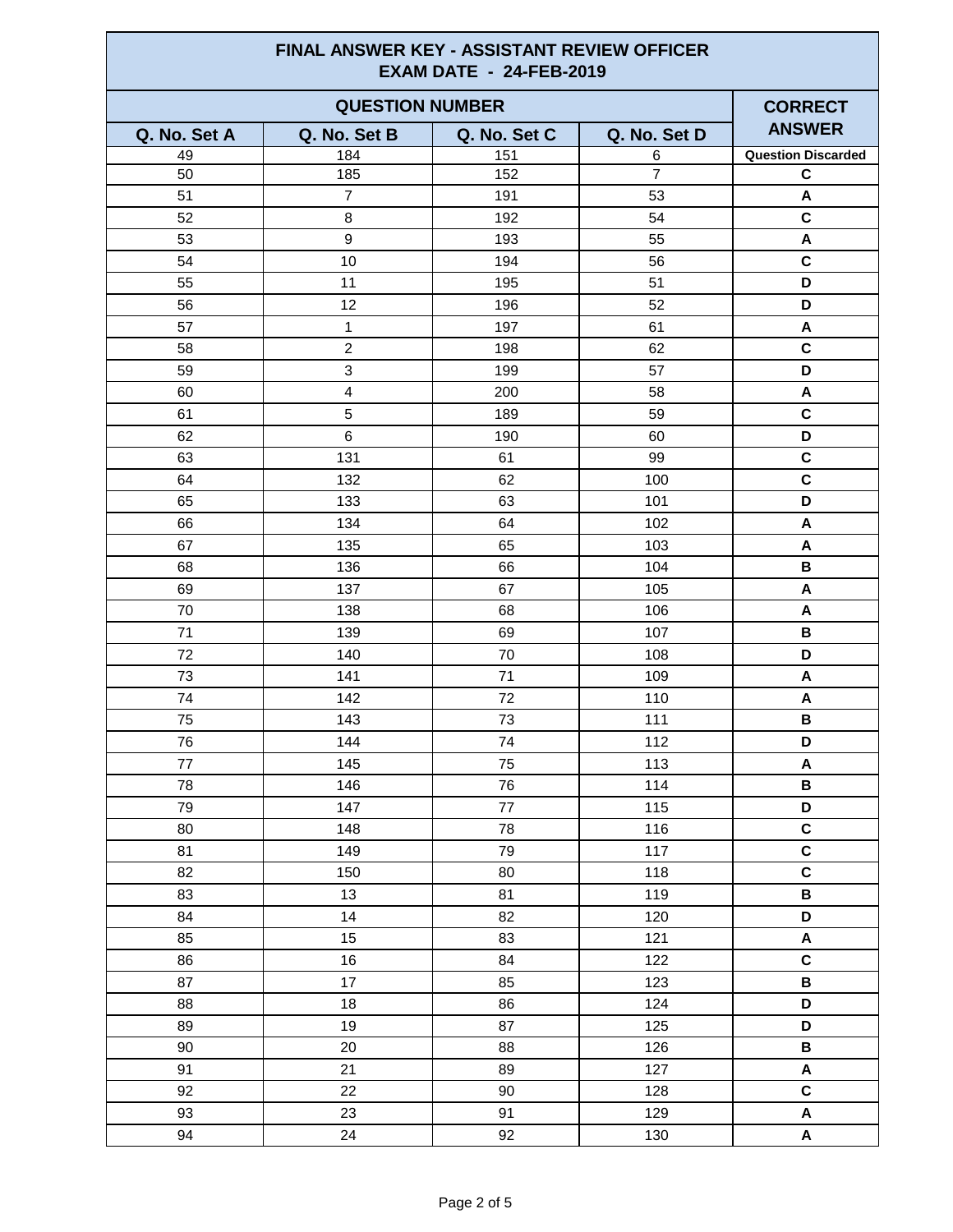| <b>FINAL ANSWER KEY - ASSISTANT REVIEW OFFICER</b><br><b>EXAM DATE - 24-FEB-2019</b> |              |              |              |                           |
|--------------------------------------------------------------------------------------|--------------|--------------|--------------|---------------------------|
| <b>QUESTION NUMBER</b>                                                               |              |              |              | <b>CORRECT</b>            |
| Q. No. Set A                                                                         | Q. No. Set B | Q. No. Set C | Q. No. Set D | <b>ANSWER</b>             |
| 95                                                                                   | 25           | 93           | 131          | B                         |
| 96                                                                                   | 26           | 94           | 132          | A                         |
| 97                                                                                   | 27           | 95           | 133          | $\mathbf c$               |
| 98                                                                                   | 28           | 96           | 134          | A                         |
| 99                                                                                   | 29           | 97           | 135          | D                         |
| 100                                                                                  | 30           | 98           | 136          | D                         |
| 101                                                                                  | 31           | 99           | 137          | $\mathbf C$               |
| 102                                                                                  | 32           | 100          | 138          | D                         |
| 103                                                                                  | 33           | 101          | 139          | B                         |
| 104                                                                                  | 34           | 102          | 140          | A                         |
| 105                                                                                  | 35           | 103          | 141          | D                         |
| 106                                                                                  | 36           | 104          | 142          | A                         |
| 107                                                                                  | 37           | 105          | 143          | A                         |
| 108                                                                                  | 38           | 106          | 144          | $\mathbf C$               |
| 109                                                                                  | 39           | 107          | 145          | В                         |
| 110                                                                                  | 40           | 108          | 146          | A                         |
| 111                                                                                  | 41           | 109          | 147          | В                         |
| 112                                                                                  | 42           | 110          | 148          | A                         |
| 113                                                                                  | 43           | 111          | 149          | D                         |
| 114                                                                                  | 44           | 112          | 150          | D                         |
| 115                                                                                  | 45           | 113          | 151          | A                         |
| 116                                                                                  | 46           | 114          | 152          | A                         |
| 117                                                                                  | 47           | 115          | 153          | A                         |
| 118                                                                                  | 48           | 116          | 154          | $\mathbf C$               |
| 119                                                                                  | 49           | 117          | 155          | $\mathbf C$               |
| 120                                                                                  | 50           | 118          | 156          | Α                         |
| 121                                                                                  | 51           | 119          | 157          | D                         |
| 122                                                                                  | 52           | 120          | 158          | $\boldsymbol{\mathsf{A}}$ |
| 123                                                                                  | 53           | 121          | 159          | В                         |
| 124                                                                                  | 54           | 122          | 160          | $\mathbf c$               |
| 125                                                                                  | 55           | 123          | 161          | $\, {\bf B} \,$           |
| 126                                                                                  | 56           | 124          | 162          | A                         |
| 127                                                                                  | 57           | 125          | 163          | $\mathbf C$               |
| 128                                                                                  | 58           | 126          | 164          | $\mathbf C$               |
| 129                                                                                  | 59           | 127          | 165          | B                         |
| 130                                                                                  | 60           | 128          | 166          | D                         |
| 131                                                                                  | 61           | 129          | 167          | В                         |
| 132                                                                                  | 62           | 130          | 168          | $\mathbf c$               |
| 133                                                                                  | 63           | 131          | 169          | <b>Question Discarded</b> |
| 134                                                                                  | 64           | 132          | 170          | B                         |
| 135                                                                                  | 65           | 133          | 171          | $\mathbf C$               |
| 136                                                                                  | 66           | 134          | 172          | D                         |
| 137                                                                                  | 67           | 135          | 173          | $\mathbf c$               |
| 138                                                                                  | 68           | 136          | 174          | B                         |
| 139                                                                                  | 69           | 137          | 175          | A                         |
| 140                                                                                  | 70           | 138          | 176          | $\, {\bf B}$              |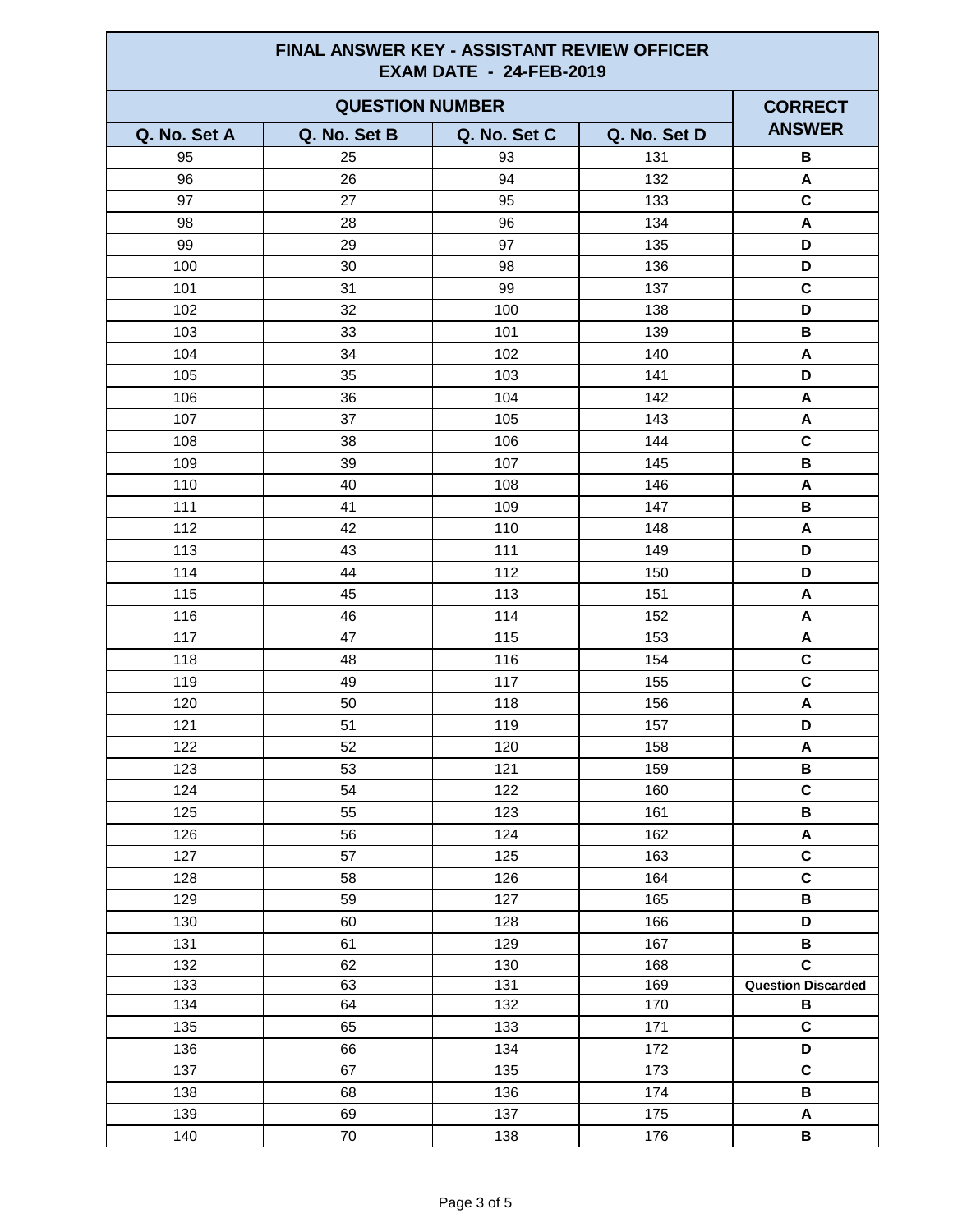| <b>FINAL ANSWER KEY - ASSISTANT REVIEW OFFICER</b><br><b>EXAM DATE - 24-FEB-2019</b> |              |                |              |                           |
|--------------------------------------------------------------------------------------|--------------|----------------|--------------|---------------------------|
| <b>QUESTION NUMBER</b>                                                               |              |                |              | <b>CORRECT</b>            |
| Q. No. Set A                                                                         | Q. No. Set B | Q. No. Set C   | Q. No. Set D | <b>ANSWER</b>             |
| 141                                                                                  | 71           | $\mathbf{1}$   | 177          | A                         |
| 142                                                                                  | 72           | $\overline{2}$ | 178          | A                         |
| 143                                                                                  | 73           | 3              | 179          | В                         |
| 144                                                                                  | 74           | $\overline{4}$ | 180          | A                         |
| 145                                                                                  | 75           | 5              | 181          | A                         |
| 146                                                                                  | 76           | 6              | 182          | D                         |
| 147                                                                                  | 77           | $\overline{7}$ | 183          | $\mathbf c$               |
| 148                                                                                  | 78           | 8              | 184          | $\mathbf c$               |
| 149                                                                                  | 79           | 9              | 185          | D                         |
| 150                                                                                  | 80           | 10             | 186          | $\, {\bf B}$              |
| 151                                                                                  | 81           | 11             | 187          | D                         |
| 152                                                                                  | 82           | 12             | 188          | $\mathbf c$               |
| 153                                                                                  | 83           | 13             | 189          | $\, {\bf B}$              |
| 154                                                                                  | 84           | 14             | 190          | A                         |
| 155                                                                                  | 85           | 15             | 191          | В                         |
| 156                                                                                  | 86           | 16             | 192          | $\mathbf c$               |
| 157                                                                                  | 87           | 17             | 193          | A                         |
| 158                                                                                  | 88           | 18             | 194          | $\mathbf c$               |
| 159                                                                                  | 89           | 19             | 195          | D                         |
| 160                                                                                  | 90           | 20             | 196          | В                         |
| 161                                                                                  | 91           | 21             | 197          | $\mathbf c$               |
| 162                                                                                  | 92           | 22             | 198          | Α                         |
| 163                                                                                  | 93           | 23             | 199          | В                         |
| 164                                                                                  | 94           | 24             | 200          | D                         |
| 165                                                                                  | 95           | 25             | 63           | В                         |
| 166                                                                                  | 96           | 26             | 64           | B                         |
| 167                                                                                  | 97           | 27             | 65           | D                         |
| 168                                                                                  | 98           | 28             | 66           | $\boldsymbol{\mathsf{A}}$ |
| 169                                                                                  | 99           | 29             | 67           | В                         |
| 170                                                                                  | 100          | $30\,$         | 68           | $\mathbf c$               |
| 171                                                                                  | 101          | 31             | 69           | $\mathbf C$               |
| 172                                                                                  | 102          | 32             | $70\,$       | $\, {\bf B} \,$           |
| 173                                                                                  | 103          | 33             | 71           | $\mathbf c$               |
| 174                                                                                  | 104          | 34             | 72           | $\, {\bf B} \,$           |
| 175                                                                                  | 105          | 35             | 73           | D                         |
| 176                                                                                  | 106          | 36             | ${\bf 74}$   | $\, {\bf B} \,$           |
| 177                                                                                  | 107          | 37             | 75           | D                         |
| 178                                                                                  | 108          | 38             | 76           | $\mathbf c$               |
| 179                                                                                  | 109          | 39             | $77\,$       | $\boldsymbol{\mathsf{A}}$ |
| 180                                                                                  | 110          | 40             | 78           | В                         |
| 181                                                                                  | 111          | 41             | 79           | $\mathbf c$               |
| 182                                                                                  | 112          | 42             | 80           | $\boldsymbol{\mathsf{A}}$ |
| 183                                                                                  | 113          | 43             | 81           | A                         |
| 184                                                                                  | 114          | 44             | 82           | $\, {\bf B}$              |
| 185                                                                                  | 115          | 45             | 83           | D                         |
| 186                                                                                  | 116          | 46             | 84           | $\, {\bf B} \,$           |